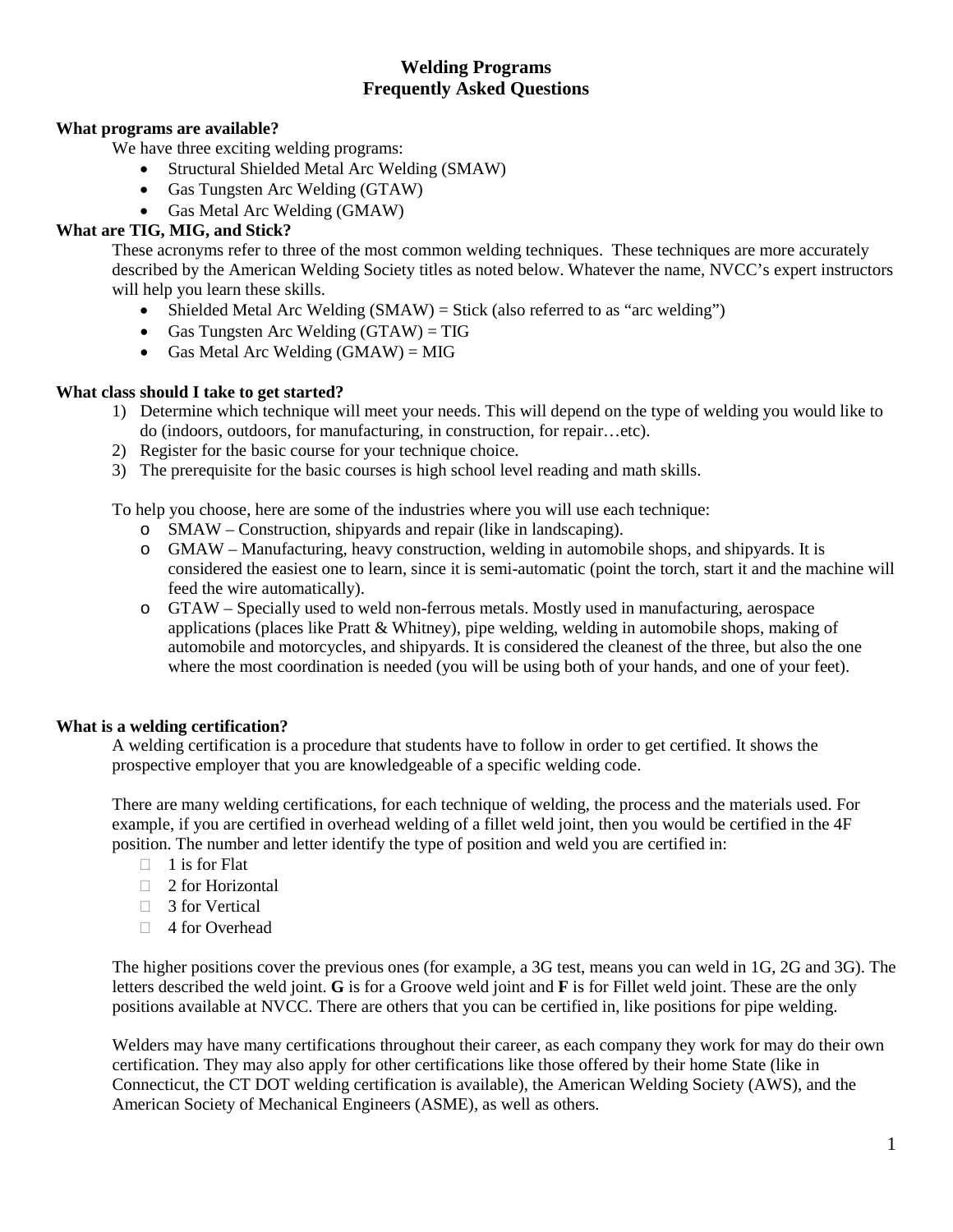The certification exam is done on the last day of the class. Students are tested in accordance with AWS standards, and they will receive a NVCC certification administered by a Certified Welding Inspector (CWI). The student will receive paperwork stating the specifications for the tests and that they pass it. They can use this to show the type of test that they passed.

### **Do welding certifications expire?**

Welding certifications expire after 6 months. That is standard across the board. They can be renewed, if you are working in the field using that specific technique, or by taking the test again.

Even if you do not renew your certification, when searching for employment, you should list all the certifications you had, as well as any training and experience on your resume. You can include copies of the certification paperwork. This way, employers can see that you have passed that type of test in the past and/or that you have had training.

### **What certifications do NVCC offers?**

NVCC offers various welding certifications in accordance with American Welding Society (AWS) Standards. We are also a CONNDOT approved testing site.

SMAW (Stick):

- □ D1.1, Structural Welding Code, 2G certification
- □ D1.1, Structural Welding Code, 3G/4G certification

### GMAW (MIG):

□ D1.1, Structural Welding Code, 3G certification

#### GTAW (TIG):

- $\Box$  D17.1, Specification for Fusion Welding for Aerospace Applications, 2F in stainless steel
- $\Box$  D17.1, Specification for Fusion Welding for Aerospace Applications, 2F in aluminum

Connecticut Department of Transportation (CONNDOT) Welding Certification:

□ D1.5, Bridge Welding Code, 3G/4G certification

#### **What careers are available for welders?**

There are many exciting careers in the welding field. Some of these are:

- o Welders, Cutters, and Welder Fitters
- o Welding, Soldering, and Brazing Machine Setters, Operators, and Tenders
- o Structural Metal Fabricators and Fitters
- o Sheet Metal Workers
- o Commercial Divers
- o Solderers and Brazers
- o Boilermakers
- o Layout Workers, Metal and Plastic
- o Pipe Fitters and Steamfitters
- o Structural Iron and Steel Workers
- o Materials Engineers
- o Bus and Truck Mechanics and Diesel Engine Specialists
- o Rail Car Repairers
- o Industrial Machinery Mechanics
- o Machinists
- o Reinforcing Iron and Rebar Workers
- o First-Line Supervisors of Mechanics, Installers, and Repairers
- o Control and Valve Installers and Repairers, Except Mechanical Door
- o Electro-Mechanical Technicians